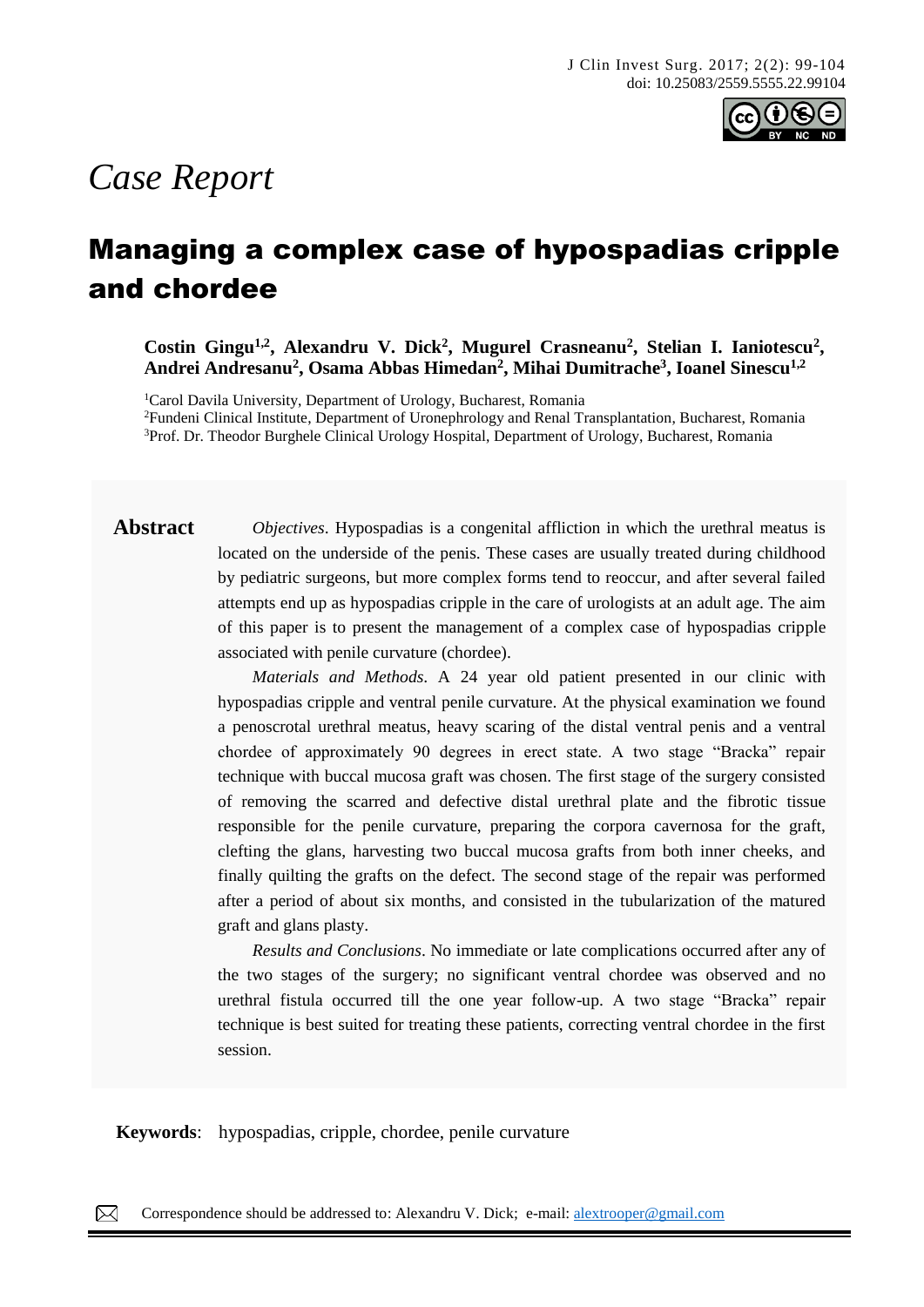#### **Introduction**

The hypospadias is a congenital disease of the urethral and penile development in which the urethral meatus is ectopically located on the underside of the penis instead of its normal place at the tip of the penis. The term originates from the Greek words hypo, meaning below, and spade, meaning orifice, being first used by Galen in the 2<sup>nd</sup> century AD. And the first modern principles for the surgical treatment of hypospadias were defined in the mid-1800s by the German Thiersch and the French Duplay.

Hypospadias is the second most common birth defect in men. It has an incidence rate of about one case in 250 births (1). And in about 10% of the times it can be associated with other congenital defects (2, 3). The most frequent abnormality coupled with hypospadias was observed to be a ventral penile curvature, of various degrees, found in 14% of situations (4, 5). Another fairly common defect is an undescended testis, associated in approximately 3.7% of cases (6). The cause of this affliction is a failure of the urinary channel to mature and completely tabularize at the distal part of the penis, which occurs during the 13th week of gestation (7).

Depending on the level of the urethral opening, there are several types of hypospadias (Figure 1). The most frequent is the distal form, which represents 90% of the situations, and has the urethral meatus somewhere along the penis. The distal hypospadias can be further divided into anterior (60%) that comprises of glanular or subcoronal openings, and middle hypospadias (30%) which can be distal penile, midshaft or proximal penile. The rest of the 10% is represented by the proximal or posterior hypospadias, which consists of the penoscrotal, scrotal or perineal openings (1).

The treatment for hypospadias is surgery, meant to correct the defects and achieve a normal aspect and function of the penis. But there are as many as 300 to 400 different techniques and variations envisioned, so choosing the right method can be sometimes difficult. Therefore the decision should be taken on a case by case basis. This usually falls into the hands of pediatric surgeons, as the interventions are performed during childhood. But these physicians are supposed to be able to treat any kind of surgical problems of children, so they can be often untrained for the complex reconstructive operations required by more severe forms of hypospadias. This leads to a high reoccurrence rate and other often other complications, like urethral fistulae, urethral strictures or diverticulum, or penile curvature.



**Figure 1.** Types of hypospadias (8)

Therefore, in 1970 Horton defined the term of hypospadias cripple, referring to complex cases of hypospadias associated with various penile deformities, either from the get go, or after multiple failed repair attempts. These cases are usually treated by urologists skilled in penile and urethral reconstructive surgery.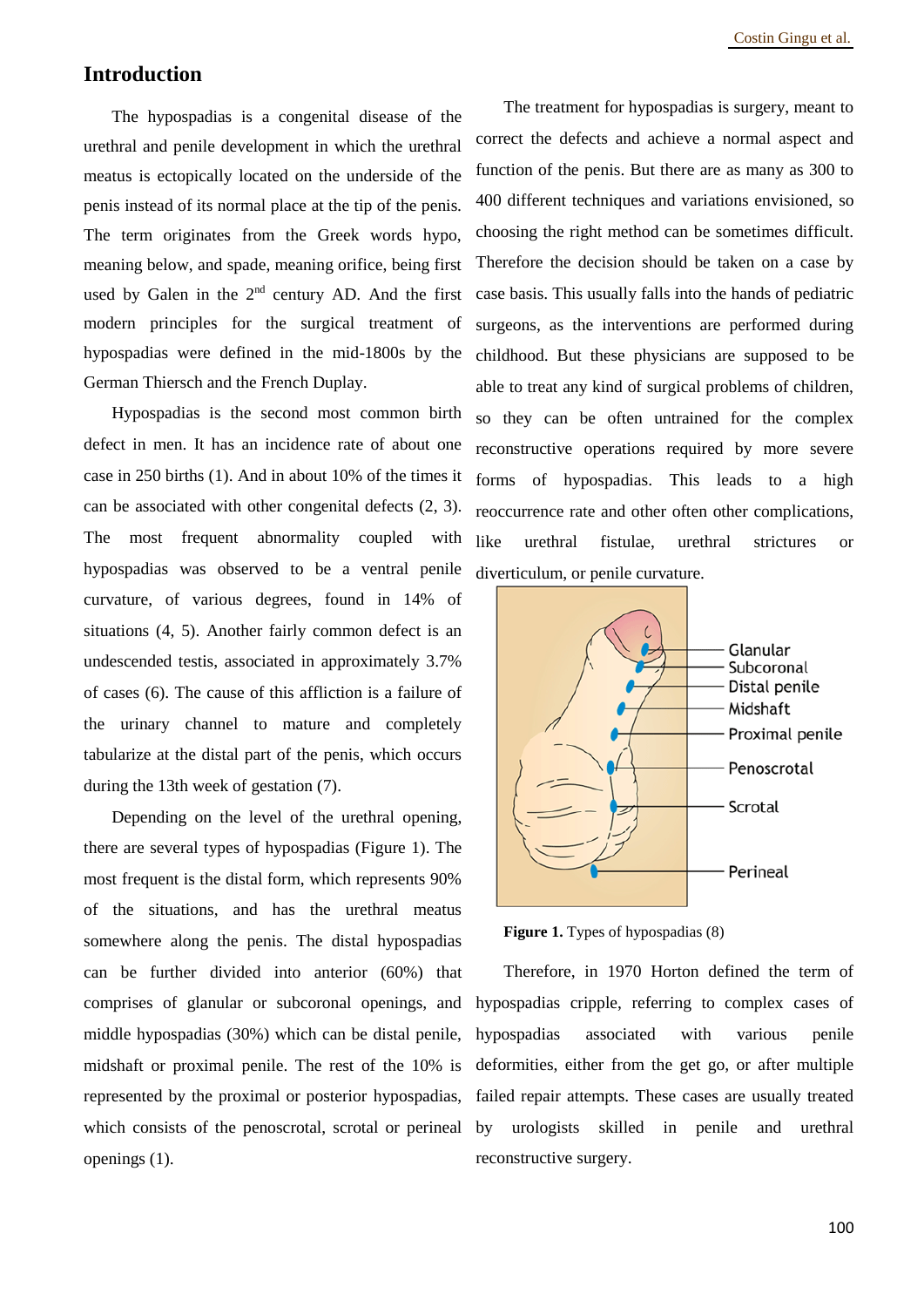of a complex case of hypospadias cripple associated with ventral penile curvature.

### **Case Report**

A 24 year old patient presented in our clinic with hypospadias cripple and ventral chordee. He had already undergone six failed interventions to correct the problem during his early childhood, in different pediatric surgical clinics, and was only now referred in our care. At the physical examination we found a penoscrotal urethral meatus, heavy scaring of the distal ventral penis and a ventral curvature of approximately 90 degrees in erect state (Figure 2). A two stage "Bracka" repair technique with buccal mucosa graft was chosen, because we were dealing with a defective urethral plate (8, 9).



**Figure 2**. Hypospadias and false meatus

The first procedure was performed immediately, under general anesthesia, with the patient in a dorsal decubitus. In the beginning a tourniquet was placed at the base of the penis in order to reduce the blood loss (Figure 3). Then the urethral plate distal to the original meatus was dissected and the scarred and fibrotic tissue responsible for the penile curvature was removed (Figures 4, 5). And the glans was clefted on the ventral midline. This left a good grafting bed on the corpora cavernosa, about 6 cm in length. Two

The aim of this paper is to present the management buccal mucosa grafts were needed, harvested from both inner cheeks (Figures 6, 7). The grafts were then dorsally quilted on the corpora cavernosa, and a tieover gauze was used to firmly hold them in place (Figures 8, 9).



**Figure 3.** Penile curvature - approximately 90 degrees



**Figure 4.** Dissecting the urethral plate and removing the fibrotic tissue



**Figure 5**. Reduced curvature in artificial erection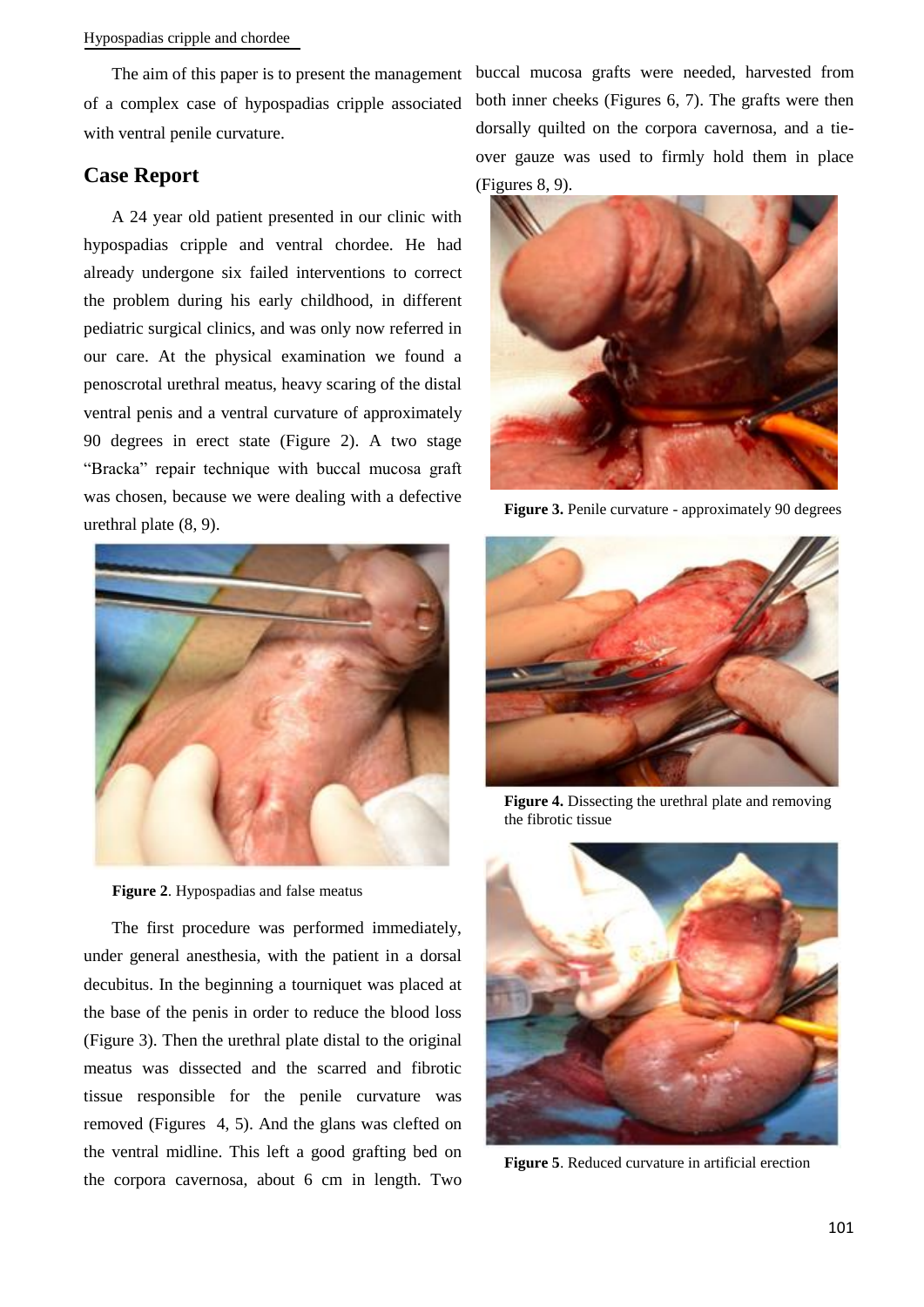An 18 Fr Foley catheter was inserted, and 14). The suture line was covered with portions of the day after surgery (Figure 10).



Figure 6. Harvesting the grafts from the inner cheeks



**Figure 7**. Preparing the grafts for placement



**Figure 8**. Placing the 2 buccal mucosa grafts

The second stage of the repair was performed after a wait period of about six months, in order for the graft to mature (Figure 11). It was also under general anesthesia, with the patient in a dorsal decubitus. A tourniquet on the base of the penis was again necessary to avoid unwanted blood loss. The matured graft was then dissected on the edges (Figure 12), and tubularized on an 18 Fr Foley catheter (Figures 13,

suppressed after seven days, simultaneously with the dartos fascia, and a glansplasty was carried out (Figure tie-over gauze. The patient was discharged on the 8th 15). At the end the skin was closed laterally to the neourethral suture, in order to minimize the risk of fistulae (Figure 16).



**Figure 9**. The grafts completely placed Figure 10. Final aspect of the first stage - tie-over gauze



**Figure 11**. Hypospadias - matured aspect of the graft after 6 months

**Figure 12**. Dissecting the borders of the matured graft



**Figure 13**. Inserting a Foley catheter **Figure 14**. Closing the neourethra



**Figure 15.** Closing the dartos fascia **Figure 16.** Final aspect of the second stage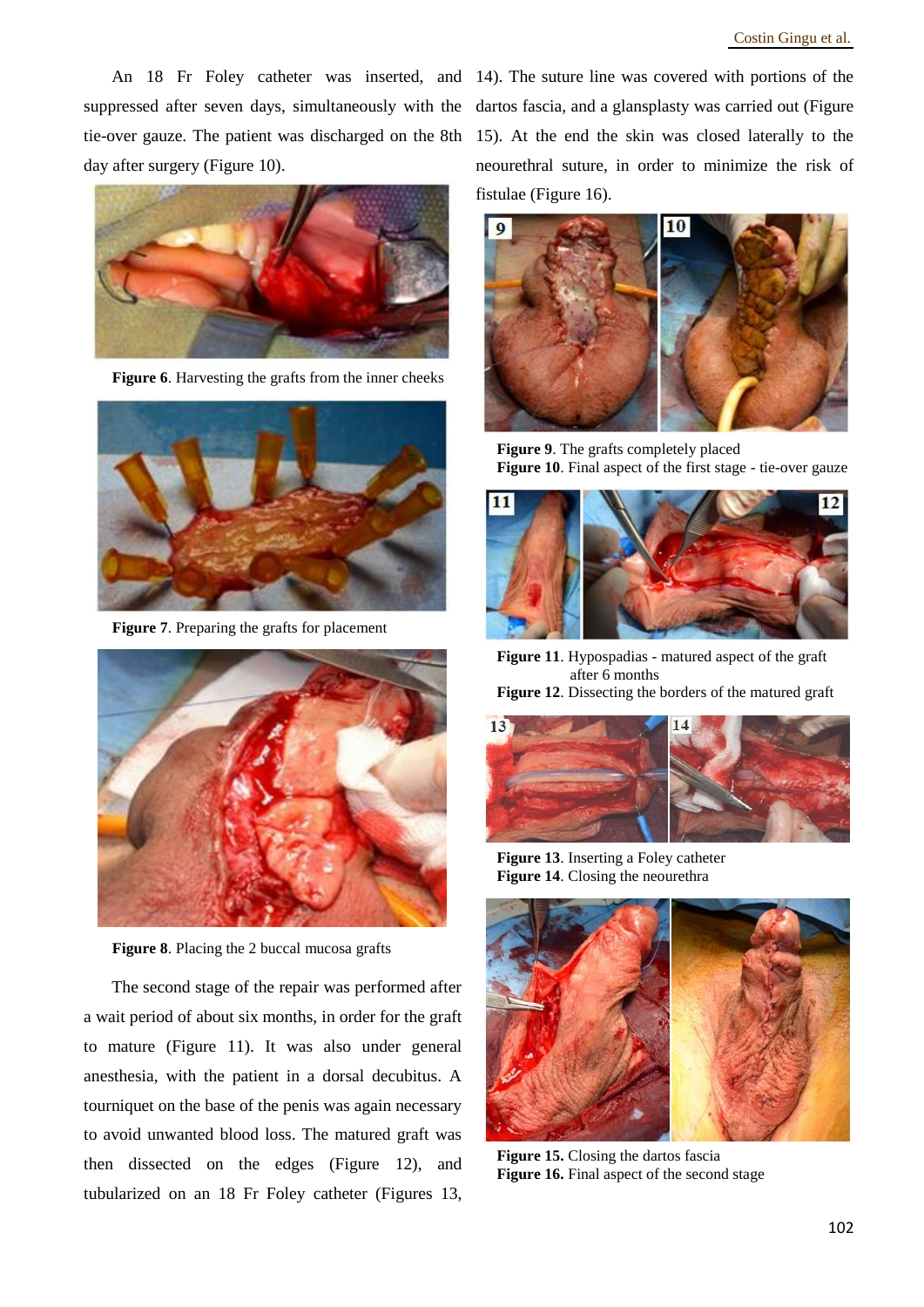Hypospadias cripple and chordee

#### **Results**

No immediate or late complications occurred after any of the two stages of the surgery. The patient was discharged on the 4th day, and the second 18 Fr Foley catheter was kept for three weeks after the tubularization. Afterwards the patient had normal micturition through its distal penile neomeatus.

No significant ventral chordee was observed and no urethral fistula occurred till the one year follow-up. The patient has a good quality of life, with increased self esteem and a rehabilitated sexual performance (Figure 17).



**Figure 17**. Voiding normally through the neomeatus

#### **Discussions**

After reviewing this case a few items should be up for debate. Firstly and most importantly is the choice of the surgical technique. The most common option in the hypospadias treatment a TIP repair technique (tubularized incised plate), which is used in distal forms of the disease, with success rates as high as 90% (10, 11). But this method can be performed only when we have a narrow but good quality urethral plate available. So it is not suited for hypospadias cripple cases, where there is no salvageable urethral plate distal to the original meatus. In these situations Bracka's two stage repair with the excision and substitution of the defective urethral plate is mandatory, as it is reliable, reproducible and versatile, and ensures good cosmetic results and a vertical slitlike meatus.

The second point of the discussions is who should perform these interventions. As the best moment to operate is during the early infancy and childhood, starting from three months of age, in order to avoid psychological trauma related to recalling the event, the pediatric surgeon is in the first line of the treatment (12). But because these physicians are supposed to be able to cure all surgical problems of children, they are often untrained enough for this type of complex urethral reconstruction. And reoccurrence can get quite high for the more difficult cases. Therefore these patients should be referred directly to skilled urologists that have enough experience with the urethral surgery.

And last but not least, we should keep in mind that hypospadias is not an isolated congenital defect. It can be associated with various other afflictions, in as high as 10% of cases (2, 3). And these numbers can be underestimating the reality because of lack of medical knowledge and information provided to the parents, and potentially no other signs or symptoms at the moment of diagnosis and treatment. Also while the most common problems associated to hypospadias are usually affecting the genitalia, and can be simultaneously solved, some conditions, seemingly unrelated, like the tetralogy of Fallot or a degree of mental retardation have been observed. So further testing of hypospadic patients could prove in the early diagnosing and treating of other congenital afflictions (13, 14).

#### **Conclusions**

Hypospadias is a common congenital abnormality in men. Most of the cases are treated during childhood by pediatric surgeons, but the more complex forms reoccur as hypospadias cripples. As these represent the most challenging aspect of the urethral reconstructive urology, they should be handled only by specialized surgeons. A two stage "Bracka" repair technique is